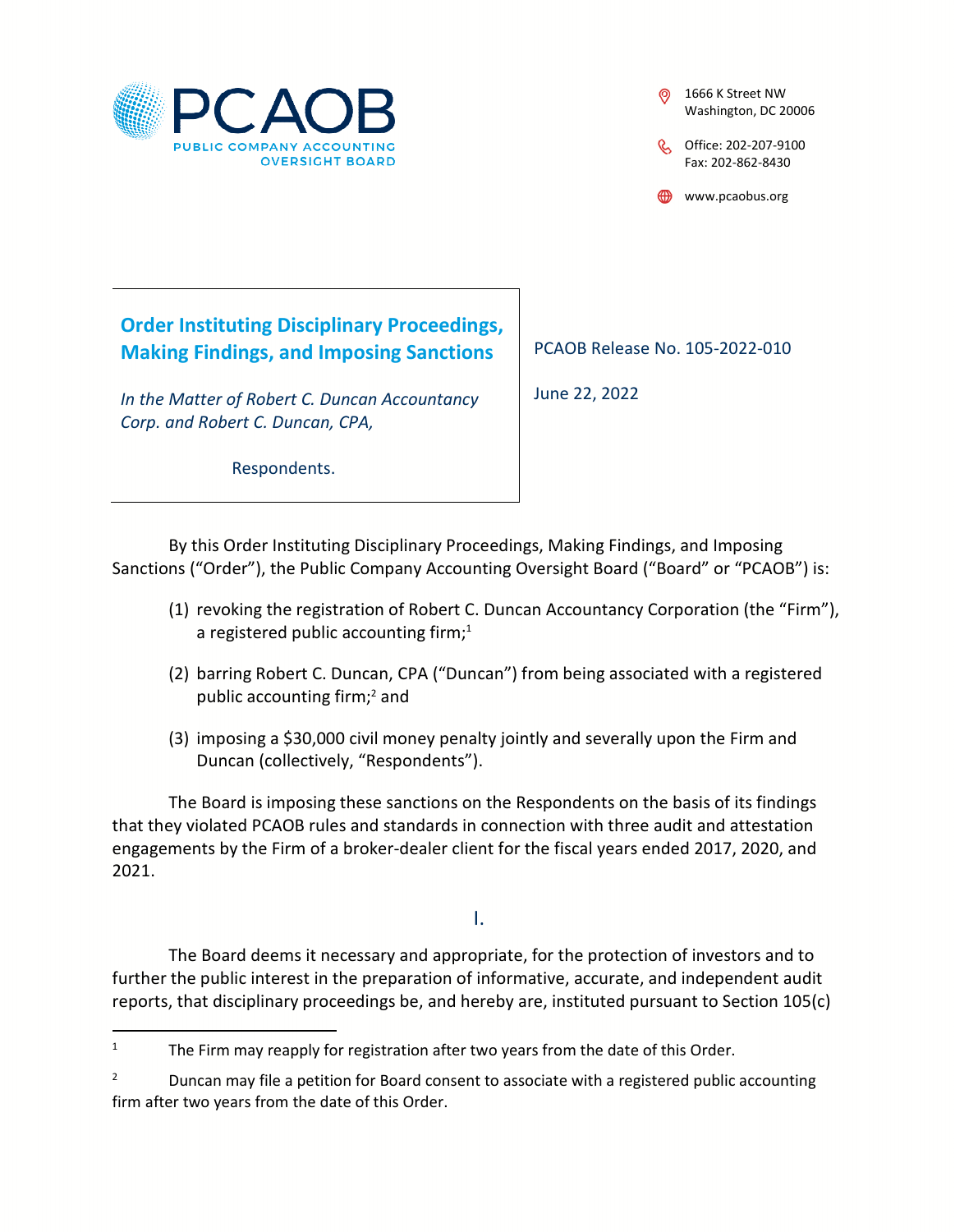Order PCAOB Release No. 105-2022-010 June 22, 2022

of the Sarbanes-Oxley Act of 2002, as amended (the "Act"), and PCAOB Rule 5200(a)(1) against Respondents.

II.

In anticipation of institution of these proceedings, and pursuant to PCAOB Rule 5205, Respondents have submitted Offers of Settlement ("Offers") that the Board has determined to accept. Solely for purposes of these proceedings and any other proceedings brought by or on behalf of the Board, or to which the Board is a party, and without admitting or denying the findings herein, except as to the Board's jurisdiction over Respondents and the subject matter of these proceedings, which is admitted, Respondents consent to the entry of this Order as set forth below.<sup>3</sup>

III.

On the basis of Respondents' Offers, the Board finds that:<sup>4</sup>

### **A. Respondents**

1. **Robert C. Duncan Accountancy Corporation** is a corporation organized under the laws of the State of California, with headquarters in Roseville, California. The Firm was, at all relevant times, licensed in the state of California (License No. 6271). The Firm is, and at all relevant times was, registered with the PCAOB pursuant to Section 102 of the Act and PCAOB rules.

2. **Robert C. Duncan, CPA** is the Firm's president and sole shareholder. He is a certified public accountant licensed by the State of California (License No. 60174). Duncan is, and at all relevant times was, an associated person of a registered public accounting firm as that term is defined in Section 2(a)(9) of the Act and PCAOB Rule 1001(p)(i).

<sup>3</sup> The findings herein are made pursuant to Respondents' Offers and are not binding on any other person or entity in this or any other proceeding.

<sup>4</sup> The Board finds that Respondents' conduct described in this Order meets the conditions set out in Section 105(c)(5) of the Act, 15 U.S.C. § 7215(c)(5), which provides that certain sanctions may be imposed in the event of: (1) intentional or knowing conduct, including reckless conduct, that results in a violation of the applicable statutory, regulatory, or professional standard; or (2) repeated instances of negligent conduct, each resulting in a violation of the applicable statutory, regulatory, or professional standard.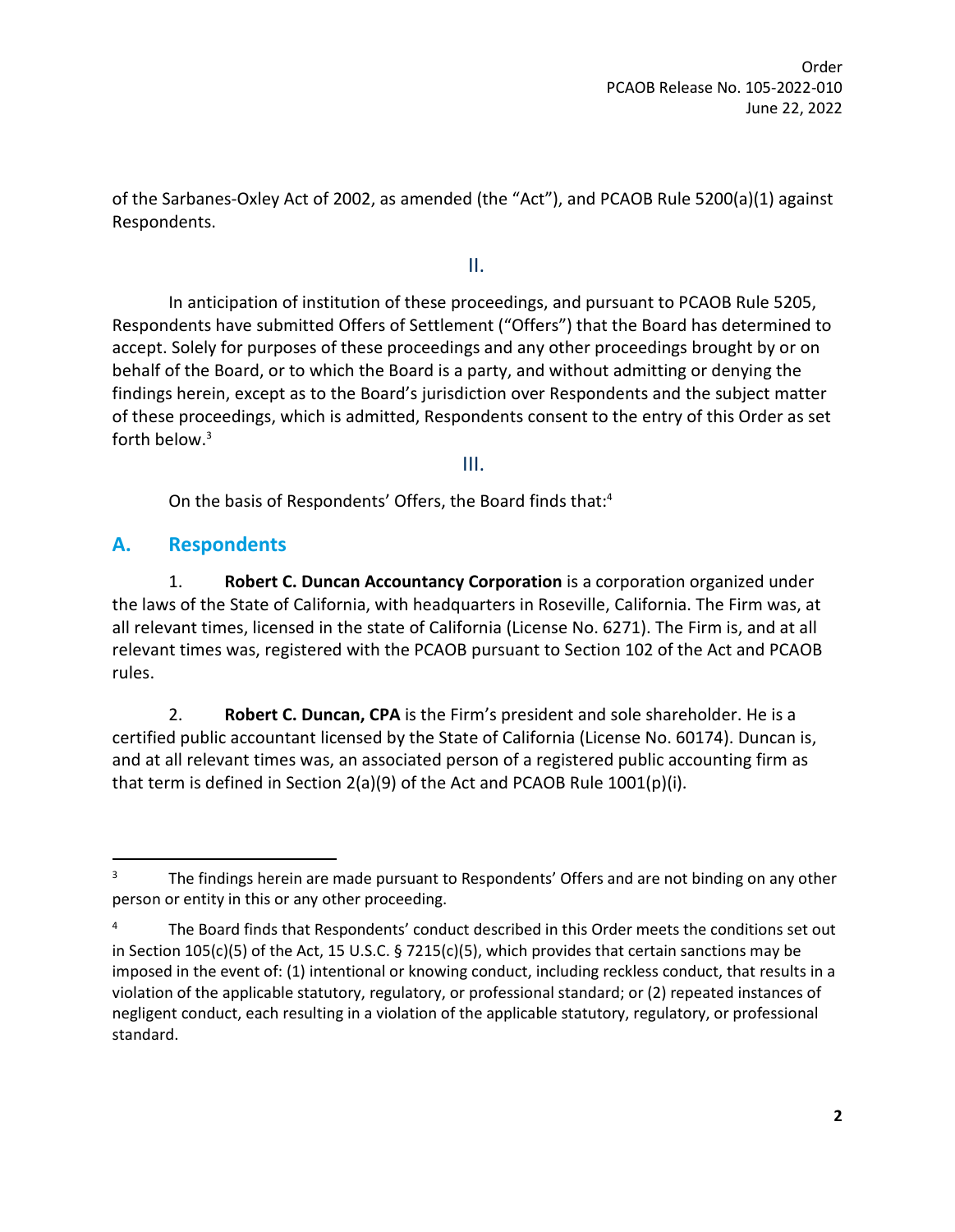### **B. Broker-Dealer**

3. Seedchange Execution Services Inc. ("SESI") (a/k/a Yosemite Execution Partners, Inc.) was, at all relevant times, a Nevada corporation headquartered in San Francisco, California. SESI's public filings disclose that it is registered with the Commission as a brokerdealer. SESI also claimed an exemption from Rule 15c3-3 under the Securities Exchange Act of 1934 ("Exchange Act"), *Customer protection - reserves and custody of securities* ("Rule 15c3- 3").<sup>5</sup> At all relevant times, SESI was a broker-dealer as defined in Section 110(3) and (4) of the Act and PCAOB Rule 1001(b)(iii) and (d)(iii).

### **C. Summary**

4. This matter concerns the Firm's failure to comply with AS 1220, *Engagement Quality Review*, with respect to three audit and attestation engagements for SESI for the fiscal years ended 2017, 2020, and 2021. With respect to each of these broker-dealer audit and attestation engagements, the Firm failed to obtain an engagement quality review and concurring approval of issuance even though an engagement quality review was required pursuant to AS 1220.

5. This matter also concerns Duncan's direct and substantial contribution to the Firm's violations of PCAOB rules and standards concerning the requirements for engagement quality reviews. With respect to each of the audit and attestation engagements, Duncan took or omitted to take actions knowing, or recklessly not knowing, that his actions and omissions would directly and substantially contribute to the Firm's violations of AS 1220.

## **D. The Firm Violated PCAOB Rules and Auditing Standards Relating to Engagement Quality Reviews**

6. In connection with the preparation or issuance of an audit report, $6$  PCAOB rules require that a registered public accounting firm and its associated persons comply with the Board's auditing and related professional practice standards.<sup>7</sup>

7 *See* PCAOB Rule 3100, *Compliance with Auditing and Related Professional Practice Standards*; PCAOB Rule 3200, *Auditing Standards*.

<sup>5</sup> 17 C.F.R. § 240.15c3-3.

<sup>6</sup> Rule 17a-5(d) of the Exchange Act, 17 C.F.R. § 240.17a-5(d), *Annual Filing of Audited Financial Statements*, requires every broker or dealer registered pursuant to Section 15 of the Exchange Act to file annually a report audited by an independent public accountant. Rule 17a-5(g) requires that audits of broker-dealers be performed in accordance with PCAOB standards.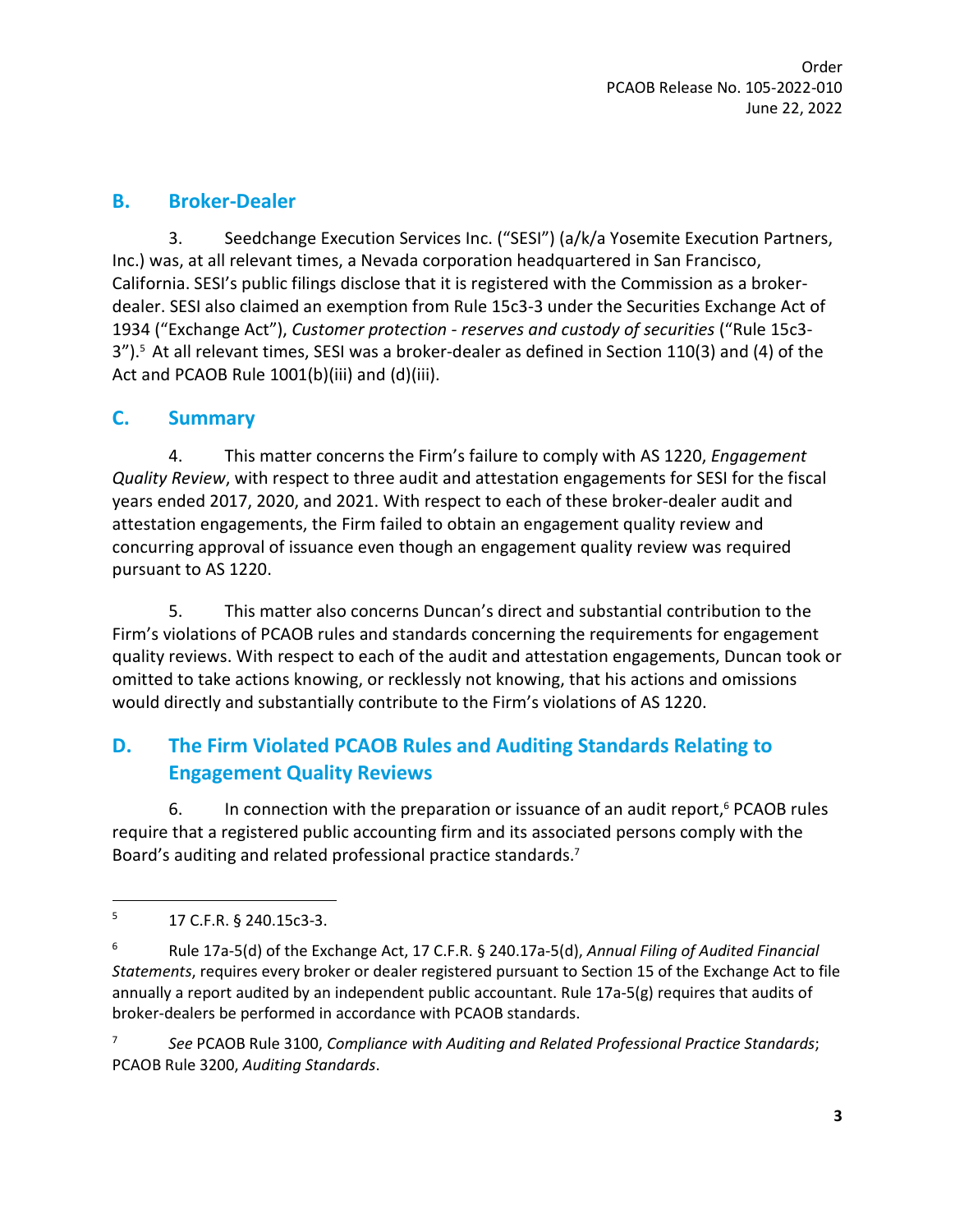7. AS 1220 requires that an engagement quality review be performed on all audits, reviews of interim financial information, and certain attestation engagements conducted pursuant to PCAOB standards.<sup>8</sup> In addition, a firm may grant permission to a client to use an engagement report only after an engagement quality reviewer provides concurring approval of issuance.<sup>9</sup>

8. An engagement quality reviewer must be independent of the company, perform the engagement quality review with integrity, and maintain objectivity in performing the review.<sup>10</sup> To maintain objectivity, the engagement quality reviewer and others who assist the reviewer should not make decisions on behalf of the engagement team or assume any of the responsibilities of the engagement team.<sup>11</sup> The engagement partner remains responsible for the engagement and its performance, notwithstanding the involvement of the engagement quality reviewer and others who assist the reviewer.<sup>12</sup>

9. The Firm failed to obtain an engagement quality review that complied with AS 1220 for the three SESI audit and attestation engagements for fiscal years 2017, 2020 and 2021.<sup>13</sup> In each instance, the audit and attestation engagement was for a broker-dealer, as defined in Sections 110(3) and 110(4) of the Act and PCAOB Rules 1001(b)(iii) and 1001(d)(iii). And in each instance, the Firm improperly permitted the issuance of its audit report containing an unqualified opinion and review report without obtaining an engagement quality review and concurring approval of issuance. As a result, the Firm repeatedly violated AS 1220.

# **E. Duncan Contributed to the Firm's Violations of PCAOB Rules and Auditing Standards**

10. PCAOB Rule 3502 states that "[a] person associated with a registered public accounting firm shall not take or omit to take an action knowing, or recklessly not knowing, that

8 AS 1220.01.

- <sup>10</sup> AS 1220.06.
- <sup>11</sup> AS 1220.07.
- <sup>12</sup> AS 1220.07.

 $13$  Duncan represented that, while serving as the engagement partner on these audits and attestation engagements, he simultaneously acted as the engagement quality reviewer. However, Duncan could not serve as the engagement quality reviewer on these engagements while also serving as the engagement partner. *See* AS 1220.06-.08. As a result, no engagement quality review was performed for the 2017, 2020, and 2021 audit and attestation engagements.

<sup>9</sup> AS 1220.13, .18C.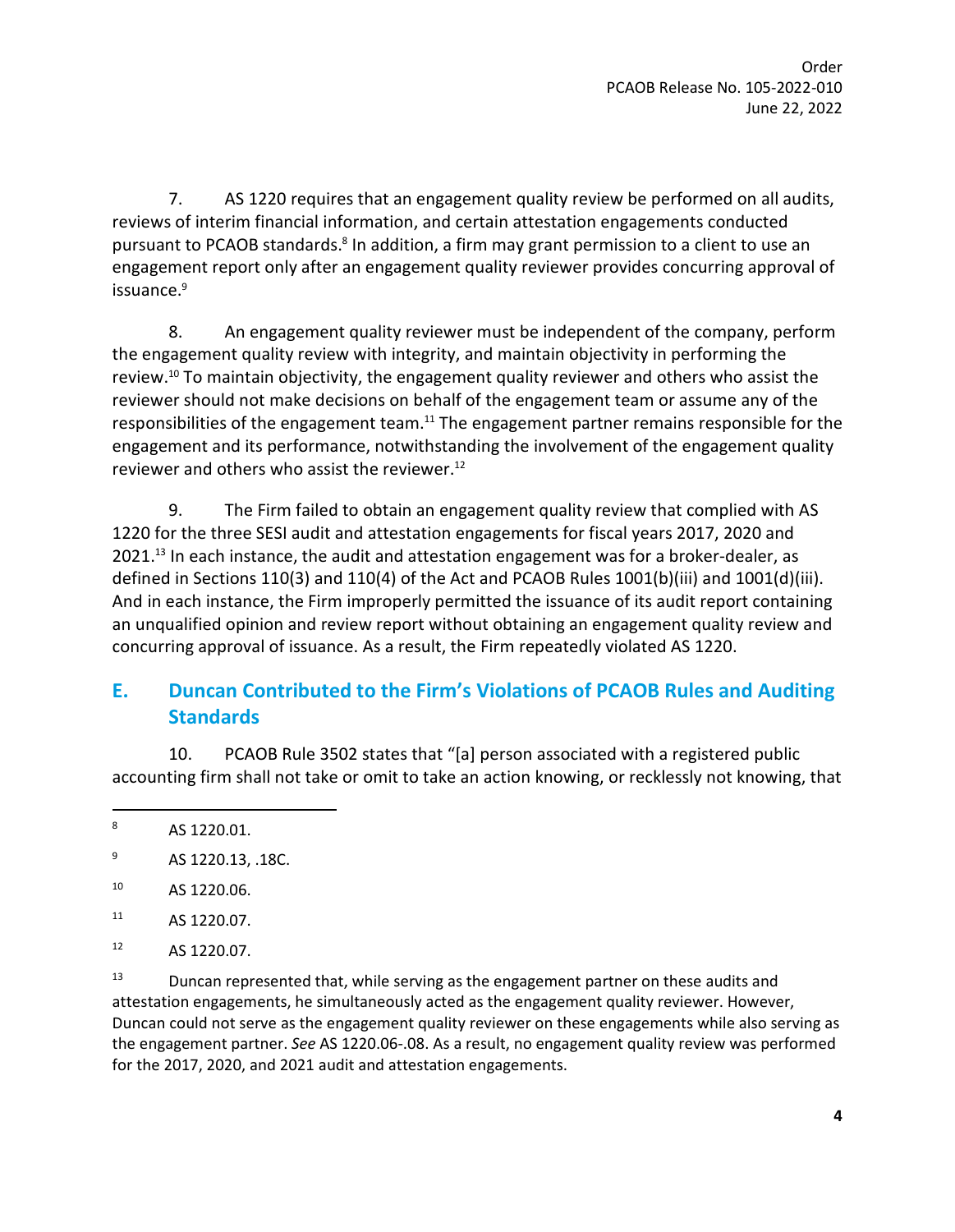Order PCAOB Release No. 105-2022-010 June 22, 2022

the act or omission would directly and substantially contribute to a violation by that registered public accounting firm of the Act, the Rules of the Board, the provisions of the securities laws relating to the preparation and issuance of audit reports and the obligations and liabilities of accountants with respect thereto, including the rules of the Commission issued under the Act, or professional standards."<sup>14</sup>

11. Duncan was the Firm's principal and sole shareholder, as well as the engagement partner for all three of the SESI audits and attestation engagements at issue. Accordingly, Duncan was responsible for ensuring that the Firm complied with PCAOB rules and standards. Duncan knew, or was reckless in not knowing, that his acts and omissions would directly and substantially contribute to the Firm's violations of AS 1220, as described above. As a result, Duncan violated PCAOB Rule 3502.

### IV.

In view of the foregoing, and to protect the interests of investors and further the public interest in the preparation of informative, accurate, and independent audit reports, the Board determines it appropriate to impose the sanctions agreed to in Respondents' Offers. Accordingly, it is hereby ORDERED that:

- A. Pursuant to Section 105(c)(4)(A) of the Act and PCAOB Rule 5300(a)(1), the registration of Robert C. Duncan Accountancy Corporation is revoked;
- B. After two years from the date of this Order, Robert C. Duncan Accountancy Corporation may reapply for registration by filing an application pursuant to PCAOB Rule 2101;
- C. Pursuant to Section 105(c)(4)(B) of the Act and PCAOB Rule 5300(a)(2), Robert C. Duncan, CPA is barred from being an associated person of a registered public accounting firm as that term is defined in Section 2(a)(9) of the Act and PCAOB Rule  $1001(p)(i)$ ;<sup>15</sup>

<sup>14</sup> PCAOB Rule 3502, *Responsibility Not to Knowingly or Recklessly Contribute to Violations*.

<sup>&</sup>lt;sup>15</sup> As a consequence of the bar, the provisions of Section  $105(c)(7)(B)$  of the Act will apply with respect to Duncan. Section 105(c)(7)(B) provides: "It shall be unlawful for any person that is suspended or barred from being associated with a registered public accounting firm under this subsection willfully to become or remain associated with any issuer, broker, or dealer in an accountancy or a financial management capacity, and for any issuer, broker, or dealer that knew, or in the exercise of reasonable